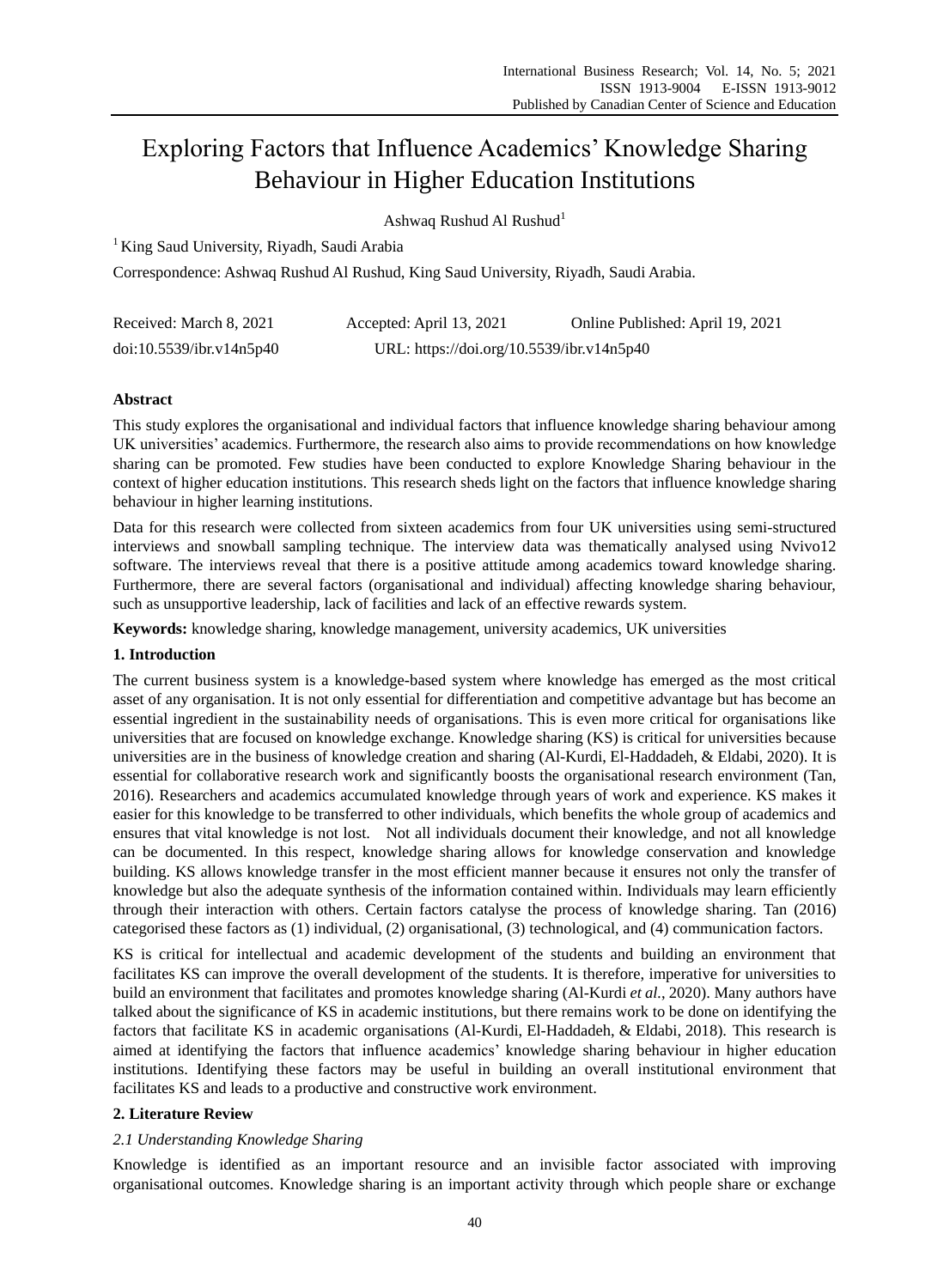their knowledge with friends, family, peers, colleagues or communities. Knowledge sharing is an important approach to enhancing or promoting professional skills and competencies (Yu & Zhou, 2015). Bibi and Ali (2017) have defined knowledge sharing as the "behaviour of the knowledge provider to make knowledge available to the others in the organisation" (p. 551). However, an important factor in knowledge sharing is the quality of shared knowledge (Chirawattanakij & Ractham, 2016). Knowledge sharing is as important as knowledge generation as the bulk of knowledge reside in an employee and is of no importance until those are shared and applied (Al-Husseini & Elbeltagi, 2015). Lee et al. (2010) and Chuang et al. (2016) supported the significance of knowledge sharing by identifying a positive relationship between knowledge sharing within teams and team-level innovation performance.

With the development or enhancement of the knowledge sharing, skills, competencies and attitude of the employees are influenced (Al-Kurdi et al., 2018). Knowledge sharing is considered to be crucial for the success of knowledge management initiatives. This process is also associated with a mutual exchange of knowledge, but knowledge hoarding could be a factor that could limit mutual sharing (Al-Kurdi et al., 2020). Knowledge sharing is also differentiated into two important forms. The first is explicit knowledge sharing, which is relatively easier as explicitly, knowledge can be shared through written information or manuals (Fullwood & Rowley, 2017). However, another form of knowledge sharing is tacit knowledge, which is an implicit form of knowledge, which could be difficult to share through verbal or written information, as it is unarticulated and intuitive (Tan, 2016). Informal methods may be needed to share this tacit knowledge but success of such informal methods may depend on the comfort level and trust between the individuals. According to Boyd et al., )2007) knowledge sharing is a two-way, mutual and voluntary process that generally occurs during social and informal interactions among an organisation's employees. The process involves one or several owners and one or more recipients, and each party involved in the process can be a knowledge owner and a recipient simultaneously.

#### *2.2 Significance of Knowledge Sharing Behaviour among University Academics*

Marouf (2016) informs that the purpose of knowledge sharing is to enhance organisational resources and organisational efficacy. Therefore, organisation culture has a significant impact on knowledge sharing. Yu and Zhou (2015) argued that university teachers or academics display specialisations and contribute towards cultivating talents. This is the reason that they are characterised by innovation, skills, high-quality knowledge. Yu and Zhou (2015) further argued that academics at universities or in higher education are required to refine their knowledge in their field, for which they regularly need to update their knowledge and competencies. Therefore, knowledge sharing is identified as an important approach towards expanding and extending their knowledge system in order to break through the bottleneck of developing professional quality.

Knowledge sharing is identified as an important approach towards enhancing organisational capabilities and improving the competencies of employees (Yang et al., 2017). Al-Kurdi et al. (2020) espoused that universities are a knowledge-intensive organisation that plays an important role in creating and disseminating knowledge to the students, as well as to the wider society. Therefore, knowledge management and knowledge sharing within universities are important for harnessing competitive advantage. Academics are considered as the knowledge leaders who should not be reluctant towards sharing knowledge and should focus more on achieving the goals of universities rather than individual attainment (Al-Kurdi et al., 2018).

Annansingh et al. (2018) argues that the process of knowledge sharing in higher education is mutually beneficial for the institutions as well as for the academics, as knowledge sharing promotes higher-level skills for problem-solving, enhancing professional skills, and adds value to the institution by contributing towards new ideas.

## *2.3 Factors Affecting Knowledge Sharing Behaviour*

A study conducted by Akosile and Olatokun (2020) espoused that gender may have an influence or effect on knowledge sharing, while the faculty and academic level may not. The study further informs that personal belief, personal satisfaction, mentoring, personal level of knowledge and sponsorship/funds are the other factors that affect the knowledge sharing behaviour. Shahzadi, Hameed, and Kashif (2015) conducted a questionnaire survey with the university Academics of Pakistan to understand the effect of individual factors on knowledge sharing. A study conducted by Fullwood and Rowley (2017) investigated the factors affecting knowledge sharing among UK academics and informs that individual factors were more significant in terms of affecting knowledge sharing behaviour among UK academics than organisational factors.

Knowledge sharing culture is a vital component in the success of organisations, especially in higher education institutions. According to Daud and Abdul Hamid (2018), educational institutions are expected to have formal and well-structured approaches on how to manage and expand their knowledge capacities. However, Daud and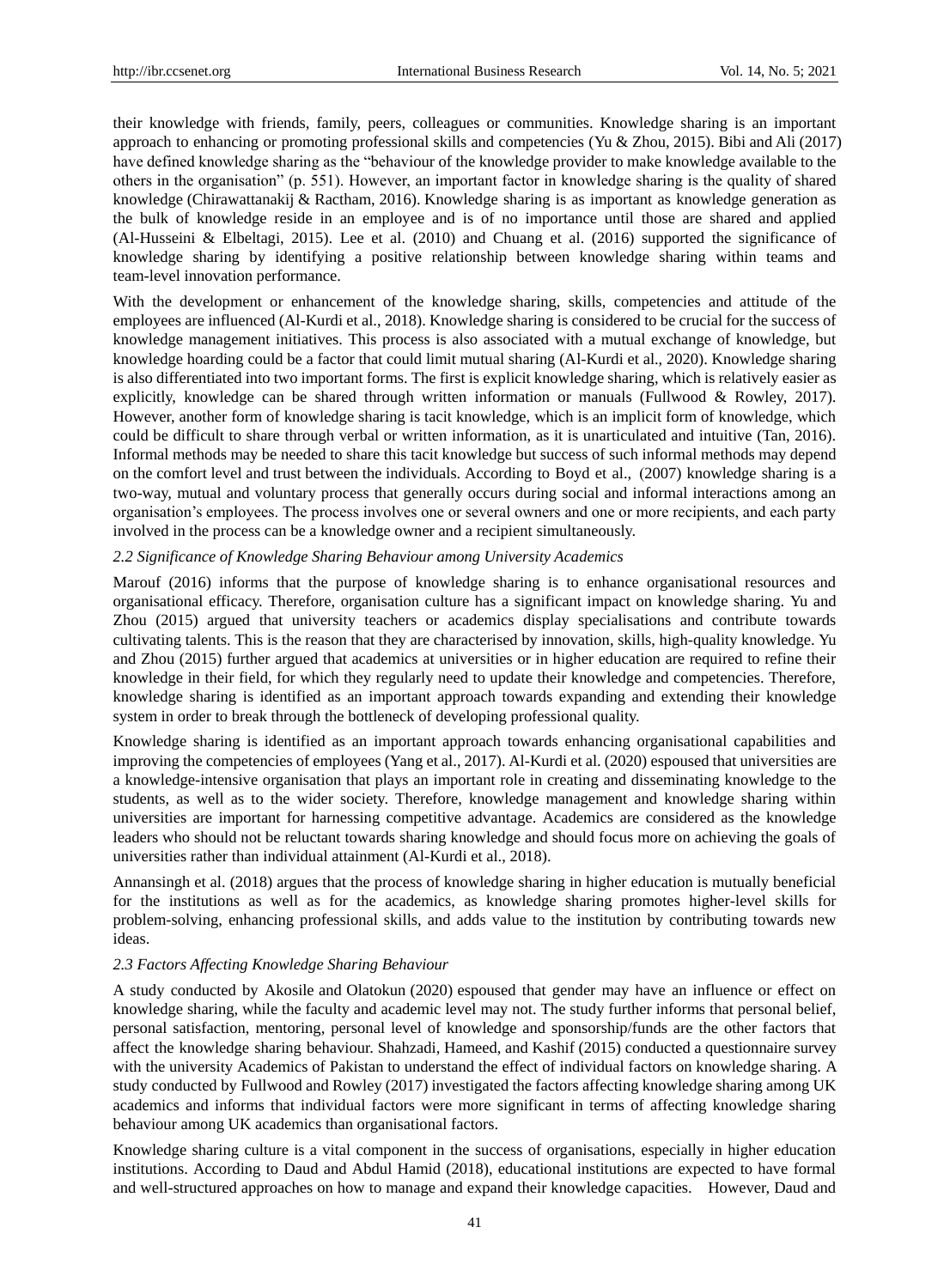Abdul Hamid (2018: 123) found that it is, in fact, the opposite as universities were observed to be both "passive and inconsistent" in developing their knowledge management and sharing strategies. Knowledge sharing can be more successful with the proactive approach of the leaders and the acceptance of the rest of the stakeholders. As per Sadiq Sohail and Daud (2009: 138), the "nature of knowledge, working culture, attitude, motivation to share, and opportunities" are all important factors that influence knowledge sharing in universities. Further, Daud and Abdul Hamid noted the need for management support, the presence of resources and infrastructure, and technology. Seonghee and Boryung (2008) discussed how attitudes towards knowledge sharing and collaboration between all stakeholders must also be present in the process of reaching optimum benefits and advantages of knowledge sharing in educational institutions.

Shahzadi *et al.* (2015) reported that organisational culture, structure and rigid organisational regimes could pose a barrier for knowledge sharing among university academics because they believe that organisational culture is significantly formed on the basis of national culture, values and norms. The bureaucratic cultural norms and individual's perception about losing advantage and status can be the barrier that may affect knowledge sharing. Fullwood, Rowley, and McLean (2019) have argued that organisational culture within universities is different from that in business corporates, where the knowledge sharing culture is aligned with organisational goals. Therefore, it is argued that corporate culture does not exist in universities, and universities are required to invest in identifying their own sub-culture (Fullwood *et al.*, 2019).

Most universities or educational institutions depict hierarchical, competitive and individualist culture, where the focus of academics is more on personal advancement rather than organisational goals (Fullwood & Rowley, 2017). Ramjeawon and Rowley (2017) identified organisational leadership as a barrier as well as an enabler in affecting knowledge sharing in higher education institutions. Ramjeawon and Rowley (2017) have informed that organisational leadership can play a significant role in cultivating and encouraging knowledge sharing among academics, as they are in a position to manage the processes through which staff transfer and share knowledge. An academic leader is considered to be an individual who is respected and professionally recognised for their skills and capabilities. Such leaders can hold power and authority to adopting and guiding academics towards knowledge sharing behaviour.

According to economic exchange theory, it is determined that an individual would behave or perform in a certain manner that would be coherent with their self-interest (Al Kurdi, 2017). According to which reward system could be significantly associated with the motivation of university academics towards knowledge sharing (Tan, 2016). The economic exchange also informs about the rational way of calculating benefits that one shall receive through sharing knowledge, and once the rewards exceed the cost, individuals will be positively involved in knowledge sharing behaviour. According to Phung *et al.* (2019), economic and social exchange theories further informs that individuals will participate in exchange behaviour when they are sure that reward will justify the cost. Motivation to share personal explicit, as well as implicit knowledge, is positively associated with knowledge sharing behaviour among employees. Tan (2016) has further argued that when an organisation of higher education institution lacks a transparent reward system or monetary terms for encouraging knowledge sharing, then they are likely to suffer from poor knowledge sharing among staff members.

Bibi and Ali (2017) have argued that academics may be influenced by intrinsic and extrinsic motivating factors. For example, expecting personal benefit can motivate them to share knowledge, while the fear of losing personal and valuable resources may pose a barrier in knowledge sharing. Studies have also identified that intrinsic motivation can be associated with the willingness and pleasure that one receives on sharing knowledge (Dee & Leisyte, 2017). Therefore, intrinsic motivations, such as receiving rewards as promised, getting recognition, and a sense of pleasure in helping others, are intrinsic motivation factors that positively influence knowledge sharing behaviour. Annansingh *et al.* (2018) argued that personal decision-making in knowledge sharing is also found to be an important factor among university teachers, which is associated with weighing risks and values of knowledge sharing, and only when they weigh that values are higher than perceived risks, they will contribute towards tacit knowledge sharing.

Bibi and Ali (2017) informed that Technological factors offered by the organisations are also considered to be significant in affecting knowledge sharing among university academics. It is also identified that universities that invest in the development of technology and communication tools, such as the internet, intranet, chat rooms, emails and bulletin boards, are likely to support positive knowledge sharing among academics. However, Jiang and Hu (2016) have argued that availability of the modern technological and communication tools does not guarantee that employees will use them for knowledge sharing purpose; rather, they would be inclined towards knowledge sharing according to their personal belief about using technology, and ease of using such tools.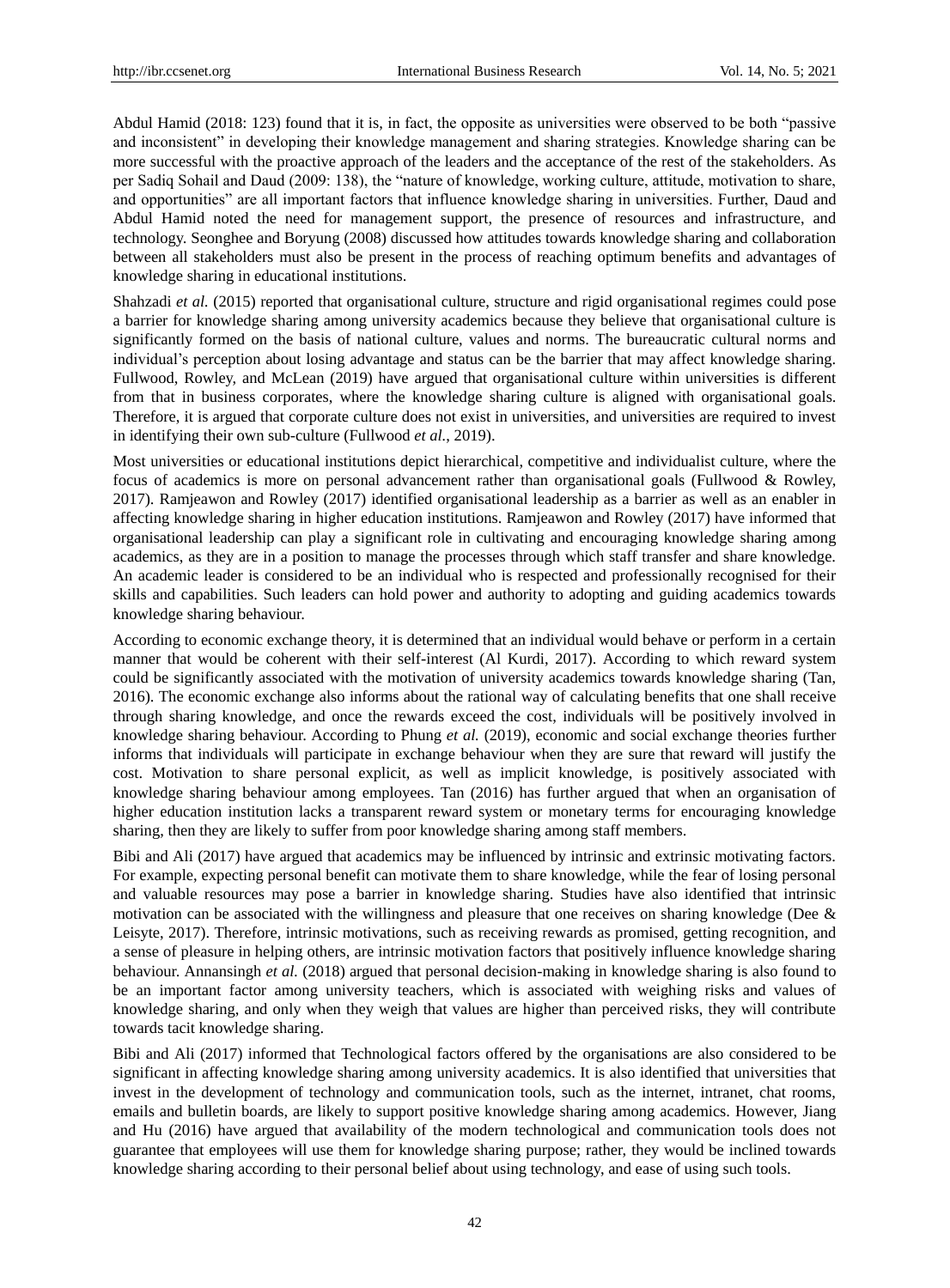A study by Wang and Hou (2015) argued that interpersonal trust is also an important factor that affects knowledge sharing behaviour. Wang and Hou (2015) also identified that trust was more important than technical support because it removes the chances of cheating, deception and tendency of blaming others. When there is a lack of trust among academics, they would be reluctant to share knowledge with others because of the fear of losing their own reputation and position. Therefore, weak inter-organisational bonds can be the negative factor affecting knowledge sharing behaviour among academics (Raza & Awang, 2020).

Some of the other important factors that could be associated with affecting knowledge sharing behaviour of the academics are job satisfaction (associated with loyalty towards organisation and willingness to share knowledge) (Bibi & Ali, 2017), job involvement (associated with feeling confident, involved and sufficiently supported) (Fullwood & Rowley, 2017), and psychological elements (associated with the personal position, reputation and sense of self-worth) (Annansingh *et al.*, 2018). Therefore, a wide array of factors affects the knowledge sharing behaviour among university academics. Studying these factors may help in creating an environment favourable for knowledge sharing.

#### **3. Methodology**

This study explored university academics' perception of the factors that they believe affected their knowledge sharing behaviour. Since this was an exploratory study, a subjectivist ontology and interpretivist epistemology guided the methodological approach.

Face to face semi-structured interviews were conducted with 16 academics working in four different UK universities. Academics who have taught in UK universities for over ten years were recruited using the snowball technique. This ensured that the participants had sufficient experience of working in a university environment and can, therefore, provide meaningful data. After obtaining approval from their employing organisation, participants were asked to provide their informed consent. They were informed of their rights of withdrawal without consequences and voluntary participation. All respondents were guaranteed anonymity, and hence respondents were identified by proxy codes rather than their names, as indicated in Table 1.

Respondents were asked to reflect on their professional lives in an academic environment and were asked to mention, in general, what factors may facilitate or hinder knowledge sharing among university academics. Respondents were not necessarily referring to their own employing organisation when responding to the questions, and consequently, there was little possibility of a feeling of embarrassment or shame for their employing organisation.

Qualitative interview data was thematically analysed using manual coding technique. Thematic analysis is useful for exploratory studies as data inform the researcher of the emergent themes. Data analysis began in a funnelling pattern starting with broad themes and gradually narrowing down to sub-themes.

## **4. Data Analysis**

*4.1 Sample Analysis*

Table 1. Profiles of interviewees

| Code            | Position           | Total-experience |                                      |
|-----------------|--------------------|------------------|--------------------------------------|
|                 |                    | (years)          | Department                           |
| R1              | Professor          | 14               | Politics and International Relations |
| R <sub>2</sub>  | Senior Professor   | 23               | Economics                            |
| R <sub>3</sub>  | Head of Department | 26               | Sociology                            |
| R <sub>4</sub>  | Professor          | 15               | Finance                              |
| R <sub>5</sub>  | Professor          | 13               | Economics                            |
| R <sub>6</sub>  | Senior Professor   | 20               | History                              |
| R7              | Lecturer           | 16               | Economics                            |
| R8              | Head of Department | 25               | Politics and International Relations |
| R <sub>9</sub>  | Professor          | 19               | Sociology                            |
| R10             | Head of Department | 31               | Sociology                            |
| R11             | Head of Department | 32               | History                              |
| R12             | Professor          | 11               | International politics               |
| R13             | Professor          | 22               | <b>Risk Management</b>               |
| R14             | Professor          | 16               | <b>Risk Management</b>               |
| R15             | Professor          | 20               | <b>Business Management</b>           |
| R <sub>16</sub> | Professor          | 18               | International business               |

Table 1 gives the profile of the respondents. Only academics with more than ten years of experience were recruited for this research. Respondents were from different departments and belonged to four different UK universities.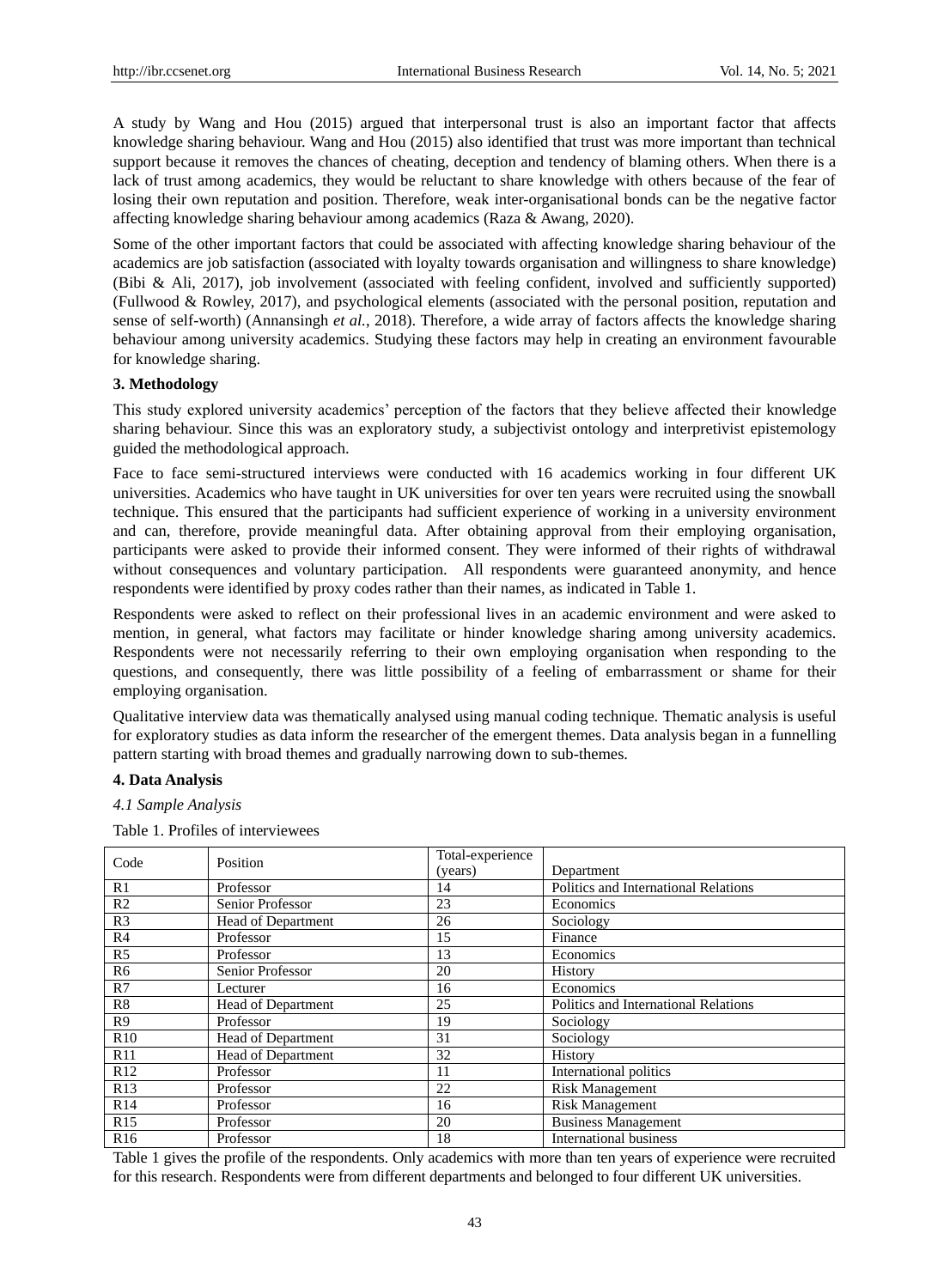## *4.2 Data Analysis*

4.2.1 Significance of Knowledge Sharing

All of the respondents agreed that knowledge sharing is critical for universities

R1: "*It is impossible for universities to survive without adequate knowledge sharing because as academics, we know that we only grow as a community. It's not possible for us to grow in isolation*."

R4: "*This is the heart and soul of our profession. We exchange knowledge not only with our peers but also with our students; we learn from every individual we meet because everyone has an abundance of their own knowledge to share*."

R6: "*There is so much information out there, and new information is being continuously uncovered. As human beings, we have limited time and resources to learn all this, especially if we try to do this on our own. Knowledge sharing is the only way for us to get most of this knowledge*." The same point was expanded upon by R11: "*as individuals, we can easily access information. There is so much out there on the internet and media. But information is different from knowledge. To get maximum knowledge, you have to rely on experts and the only way to get it is through knowledge exchange*." R15 also stressed that "*with our hectic schedules and with abundance of information, knowledge sharing has become key to our development."* 

Respondents emphasised the point that universities are institutions of knowledge exchange, and hence it is absolutely essential for them to create an environment that facilitates knowledge exchange rather than hindering it. R10: "*UK universities have a great reputation for research, and it is all because we have a good knowledge exchange environment*." Nine other respondents mentioned that knowledge exchange is critical for research work and hence an absolute essential for universities. R3: "*There is so much cross-discipline work right now that it is imperative for us to have knowledge sharing. Now you will see the finance domain merging with the IT domain or the IT domain merging with the social science domain. In such an environment, cross-field knowledge sharing is an absolute necessity.*" R16 commented: "I am sure I have learnt more from my colleagues in last one year alone than I have learnt in five years of self study. There is no comparison between the two."

4.2.2 Factors Facilitating Knowledge Exchange

Respondents cited a number of factors that facilitate knowledge exchange in universities. The most common of these factors was the overall culture. R3: "*knowledge exchange is often dependent on culture. Universities are often characterised by how open they are for diverse debates and discussions.*" R5: "*having a culture of knowledge exchange is essential. This is the reason why some universities have more knowledge exchange among academics than others. Because they have an institutional culture of knowledge sharing*." Most individuals spoke about culture and suggested that knowledge sharing often depends on the organisational culture. R9: "*good universities have this culture of knowledge sharing, and that is why academics in such universities are so exemplary*." R14 agreed: "*good universities encourage knowledge exchange through direct knowledge exchange programs like seminars and all. It is mandatory for my PhD students to attend because I know how useful these are for knowledge exchange*."

In terms of knowledge sharing culture, most respondents pointed towards leadership as well. R7: "*it depends a lot on leadership. Management needs to promote a culture of knowledge sharing among peers. Such as organising open discussion sessions on diverse subjects*." R3: "*management should try to build a system which not only gives opportunities to share knowledge but also incentivise people to do so.*" R7: "*it is up to the management to develop a culture of knowledge sharing by adopting the right policies for this.*" This is overall beneficial for the universities because it improves the overall academic environment of the universities.

Eight respondents mentioned the functional structure as a key factor. R10: "*decentralised structures lead to healthier relationships amongst faculty members, and this eventually promotes knowledge sharing*." R13 commented: *"Individuals need to take initiatives regarding knowledge exchange It cannot be forced. So, I think individuals should be allowed and to some extent motivated to pursue initiatives regarding knowledge sharing.*" R12 commented "*people should be allowed to make their decisions regarding knowledge sharing*". Respondents suggested that in a centralised organisational structure, there is high power distance amongst different team members, which may affect their willingness and even ability to share their knowledge. In decentralised, low power distance structures, team members may be more open to engaging in conversation with their colleagues, and this may facilitate better knowledge sharing.

Respondents also mentioned opportunities to exchange knowledge. According to R6: "*organisations need to give individuals opportunities to exchange knowledge."* In this respect, the respondents mentioned that universities need to organise events where individuals can interact and exchange knowledge. Such formal and informal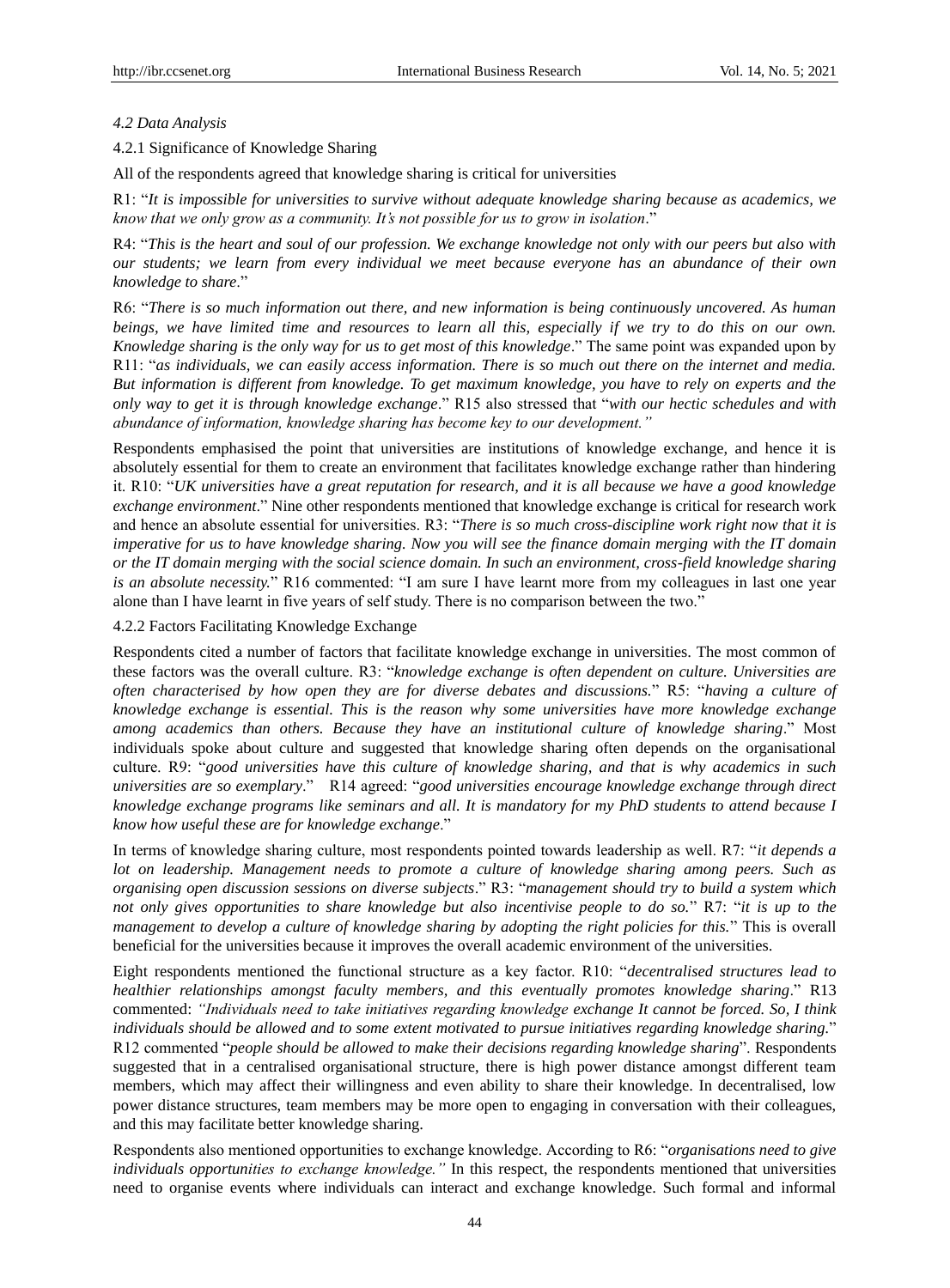sessions can be quite useful not only for individuals to get to know each other's area of expertise but also to develop a comfort level which is essential for knowledge sharing. R10: "*quite often individuals do not know who to ask for information even though there are many individuals in their circle who can help*." Five other respondents mentioned the need for informal/casual meetings between staff members for building ground for trust and comfort, which eventually may lead to knowledge sharing. R11 mentioned that this is the role of the leadership to integrate such meetings within the overall system.

Respondents also mentioned the need for a system that actively promotes knowledge sharing by motivating/ rewarding the individuals who engage in such exercises. R7: "*it is often some effort from individuals to share their knowledge, and unless there is some reward, even if it is non-materialistic such as recognising their efforts publicly, it creates a sort of barrier for individuals to waste their efforts for nothing."* In this respect, individuals suggested developing a system where individuals are credited for their efforts towards knowledge sharing. Respondents suggested that developing a sense of belonging is essential. R8: "*Academics are more likely to share their knowledge if they feel a sense of association or belonging with the institution*." According to the respondents, if the academics believe that it is their moral responsibility to contribute to the overall improvement of the institution, then they are likely to consider it their responsibility to share their knowledge. This sense of belonging often is linked with the psychosocial bonding that the academics may have with the institution and its members.

Three respondents mentioned developing a proper IT system that facilitates knowledge sharing among peers, not only within the institution but also beyond it. R2: "*knowledge sharing should not be limited to the University. Today we have the technology to share knowledge with people worldwide*." R11: "*Universities need to update their system to make it easier for individuals to interact, say through video calls*." Sharing knowledge takes time, and effort and technological tools can be used to minimise time and effort to share knowledge. For example, individuals can post video logs for people to watch as and when they need them. In this respect, technology can make knowledge sharing easier in real-time as well as acting as a knowledge bank for future access. But for this, the systems need to be more advanced than mere web-based servers, as in that case, they will be merely replicating the popular world wide web model.

Eight respondents also mentioned the physical environment in the universities. R2: "*in certain environments, people tend to engage more in conversation, such as when they are comfortable and feeling pleasant*." R4: "*open and pleasant environment leads to more constructive and positive knowledge sharing. When people are confined to their small rooms, they are very less likely to engage in knowledge sharing*." R11: "*People tend to spend more time at the workplace if they feel good. They will try to hide or run away from the workplace if they don't like it. And unless they stay, how will they share knowledge*." Most respondents suggested that universities with open, sociable spaces make for better and more productive knowledge sharing as individuals could relax, sit and engage in relaxed conversations. On the other hand, closed congested spaces deter individuals from engaging in conversation and share their knowledge with others.

#### 4.2.3 Barriers to Knowledge Sharing

Excessive performance pressure was cited by most respondents as one key barrier in knowledge sharing among academics. R7: "*performance pressure negatively affects knowledge sharing because it puts too much emphasis on individuality over collectivity*." According to the respondents, overemphasis on individual goals and targets tend to suppress collectivity and team working, which also affect knowledge sharing attitude within organisations. In academic organisations, knowledge leads to competitive advantage, and if the individuals are forced to compete, they will try to protect their competitive advantage.

Another key barrier mentioned was poor workload management which limits the free time that academics have to interact with each other for knowledge sharing*. R1: "Academics are so overburdened with organisational and their own work that they hardly get time to interact and share their knowledge*." Four other respondents mentioned the shortage of time and excessive work pressure, which may deter individuals from taking time out to share their knowledge. In this respect, R10 recommended that organisations should try and make knowledge sharing part of an individual's job profile. This is part of building a culture of knowledge sharing. However, this is possible only if the top leadership acknowledges the benefits of knowledge sharing.

# **5. Discussion**

The study aimed to explore different factors that affect sharing knowledge among academics in UK universities. All interviewees suggested that knowledge sharing is very important for universities and academics. With the amount of information available, it is not possible for any individual to collect and process so much information on their own. Knowledge sharing minimises the efforts in knowledge acquisition provided all the members of the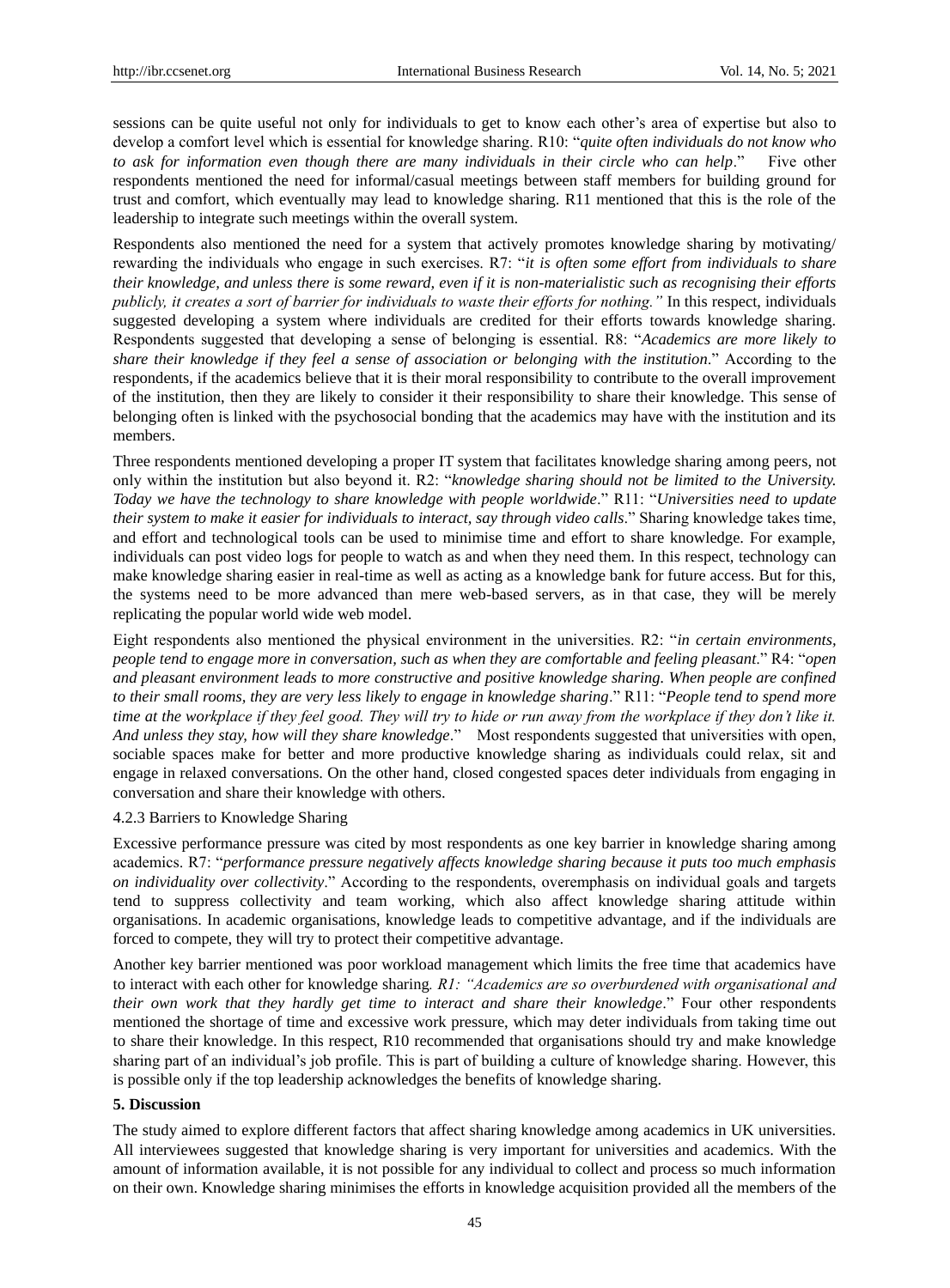team do so selflessly.

Cross stream knowledge sharing is useful as individuals can find connections and relations between different streams. Such connections are rapidly evolving as many streams are converging, and knowledge sharing helps academics in overcoming any gaps in knowledge that they might have.

In terms of the factors that facilitate KS, the first and foremost factor mentioned by the respondents was organisational culture. Organisations which actively promote knowledge sharing through targeted policies and systems are likely to see more knowledge sharing activity. For example, such organisations may organise more formal and informal events for academics to share their knowledge and views with others.

Leadership plays quite a vital role in improving the culture and environment for knowledge sharing through the right policies. For example, institutional policies could involve setting job profiles that contain elements of knowledge sharing and, furthermore, rewarding individuals for knowledge sharing. Respondents suggested that having flatter organisations reduce the power distance between team members, and this enhances knowledge exchange. Sometimes the high-power distance between organisational team members can inhibit their willingness to share knowledge.

The more opportunities and facilities organisations provide for knowledge sharing better is the overall knowledge environment of the organisation. In this respect, the management should seek to eliminate any physical, social or psychological barriers that may prevent people from sharing their knowledge. Informal meetings between academics can help build trust and ground for the exchange of knowledge. Such social cohesion, where team members feel moral responsibility for the overall development of the organisation, can be a useful catalyst for knowledge sharing. Respondents suggested that the physical workplace environment is a useful aspect in this respect. Open and pleasant areas within the workplace can lead to more openness and willingness amongst individuals to engage in constructive discussions and share their knowledge. The technology was also mentioned as a tool that can be deployed effectively for individuals to share their knowledge with the team members.

On the other hand, excessive performance pressure may increase competitiveness amongst academics, and this may inhibit their willingness to share their knowledge as this may erode their competitive advantage. Additionally, poor workload management, which restricts the free time available for academics, may also inhibit their ability and willingness to share their knowledge.

# **6. Conclusion**

This study has been conducted with the objective to explore which are individual and organisational factors that can hinder and foster knowledge sharing practices among the individuals and within the departments of a university. Furthermore, the study also uncovered which factors can improve the knowledge sharing practices among individuals and within the departments of a university. The results of this study concluded that organisational culture, systems and policies, as well as leadership and its approach towards knowledge sharing, has a significant influence on academics' knowledge sharing behaviour. In addition, the physical space design of the University as well as opportunities to engage and interact affect academics ability and willingness to share knowledge with each other. On the other hand, excessive performance pressure and poorly managed workload could inhibit academics ability to share knowledge. People own their knowledge and they decide who will they share it with, when and how. So, unless these knowledge owners are allowed to control these variables, they will not commit themselves to knowledge sharing. Hence, decentralised structures are likely to facilitate knowledge sharing.

# **References**

- Akosile, A., & Olatokun, W. (2020). Factors influencing knowledge sharing among academics in Bowen University, Nigeria. *Journal of Librarianship and Information Science*, *52*(2), 410-427. https://doi.org/10.1177/0961000618820926
- Al Kurdi, O. F. (2017). *Knowledge-sharing management in the context of higher education institutions*. Doctoral dissertation, Brunel University London.
- Al-Husseini, S., & Elbeltagi, I. (2015). Knowledge sharing practices as a basis of product innovation: A case of higher education in Iraq. *International Journal of Social Science and Humanity*, *5*(2), 182. https://doi.org/10.7763/IJSSH.2015.V5.449
- Al-Kurdi, O., El-Haddadeh, R., & Eldabi, T. (2018). Knowledge sharing in higher education institutions: a systematic review. *Journal of Enterprise Information Management*, *31*(2), 226-246.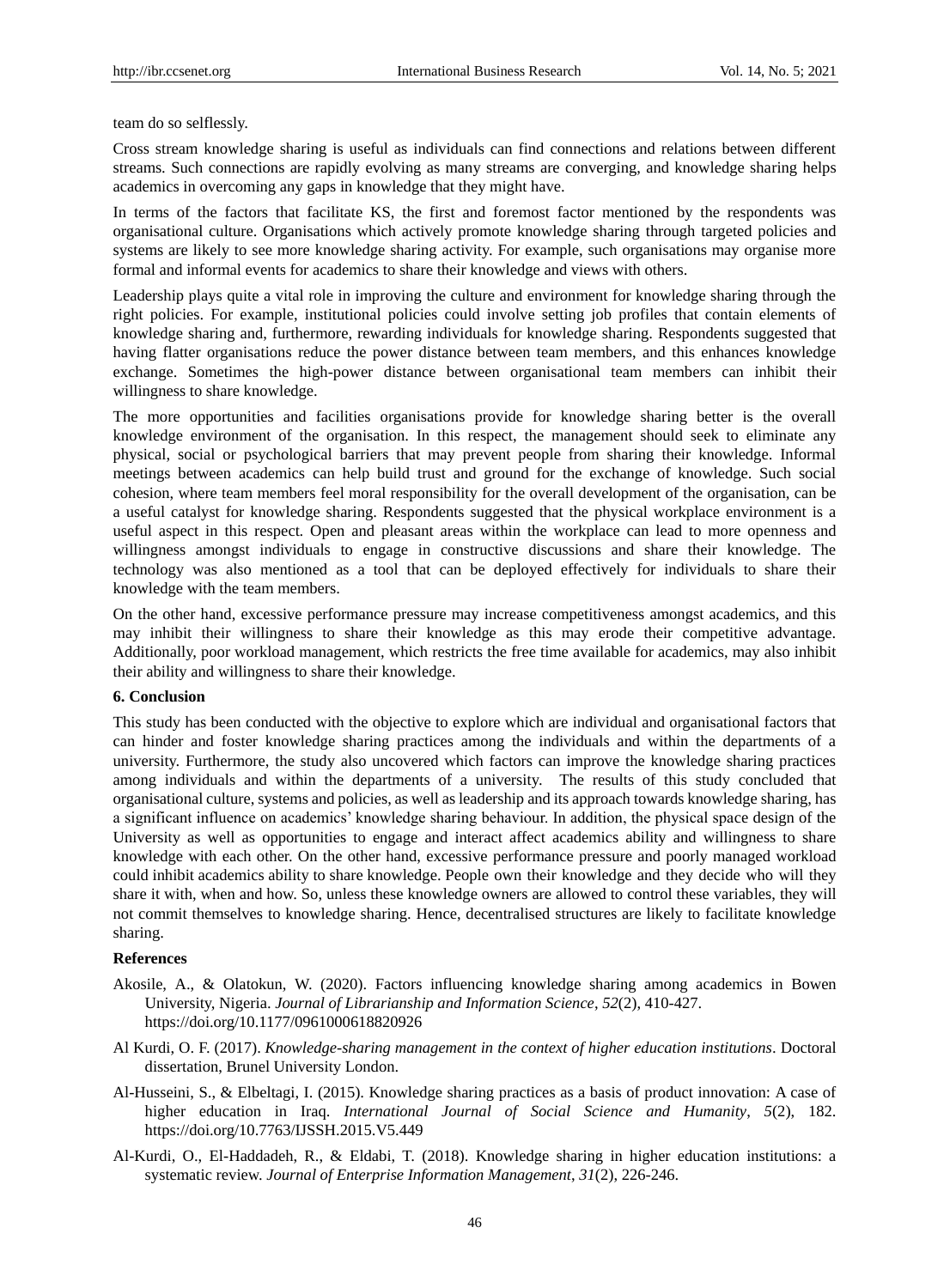https://doi.org/10.1108/JEIM-09-2017-0129

- Al-Kurdi, O. F., El-Haddadeh, R., & Eldabi, T. (2020). The role of organisational climate in managing knowledge sharing among academics in higher education. *International Journal of Information Management*, *50*, 217-227. https://doi.org/10.1016/j.ijinfomgt.2019.05.018
- Annansingh, F., Howell, K. E., Liu, S., & Nunes, M. B. (2018). Academics' perception of knowledge sharing in higher education. *International Journal of Educational Management*, *32*(1). https://doi.org/10.1108/IJEM-07-2016-0153
- Bibi, S., & Ali, A. (2017). Knowledge sharing behaviour of academics in higher education. *Journal of Applied Research in Higher Education*, *9*(4), 550-564. https://doi.org/10.1108/JARHE-11-2016-0077
- Boyd, D. J., Hamilton, L., Susanna., J. E. R., & James, H. W. (2007). *The Narrowing Gap in New York City Teacher Qualifications and Its Implications for Student Achievement in High-Poverty Schools*. CALDER Working Paper 10. Washington, DC: The Urban Institute. https://doi.org/10.3386/w14021
- Chirawattanakij, S., & Ractham, V. V. (2016). Enhancing knowledge adoption with recipients' characteristics. *Journal of Management Development*, *35*(1), 38-57(20). https://doi.org/10.1108/JMD-11-2014-0155
- Chuang, C. H., Jackson, S. E., & Jiang, Y. (2016). Can knowledge-intensive teamwork be managed? Examining the roles of HRM systems, leadership, and tacit knowledge. *Journal of management*, *42*(2), 524-554. https://doi.org/10.1177/0149206313478189
- Daud, S., & Abdul Hamid, H. (2006). *Successful knowledge sharing in private higher institutions education: factors and barriers.* Paper presented at the Knowledge Management International Conference and Exhibition, Kuala Lumpur, June 6-8.
- Dee, J., & Leisyte, L. (2017). Knowledge sharing and organisational change in higher education. *The Learning Organization*, *24*(5), 355-365. https://doi.org/10.1108/TLO-04-2017-0034
- Fullwood, R., & Rowley, J. (2017). An investigation of factors affecting knowledge sharing amongst UK academics. *Journal of Knowledge Management, 21*(5), 1254-1271. https://doi.org/10.1108/JKM-07-2016-0274
- Fullwood, R., Rowley, J., & McLean, J. (2019). Exploring the factors that influence knowledge sharing between academics. *Journal of Further and Higher Education*, *43*(8), 1051-1063. https://doi.org/10.1080/0309877X.2018.1448928
- Jiang, Z., & Hu, X. (2016). Knowledge sharing and life satisfaction: The roles of colleague relationships and gender. *Social Indicators Research*, *126*(1), 379-394. https://doi.org/10.1007/s11205-015-0886-9
- Lee, P., Gillespie, N., Mann, L., & Wearing, A. (2010). Leadership and trust: Their effect on knowledge sharing and team performance. *Management Learning, 41*(4), 473-491. https://doi.org/10.1177/1350507610362036
- Marouf, L. (2016). The role of knowledge sharing culture in business performance. *VINE Journal of Information and Knowledge Management Systems*, *46*(2), 154-174. https://doi.org/10.1108/VJIKMS-10-2014-0061
- Phung, V. D., Hawryszkiewycz, I., Chandran, D., & Ha, B. M. (2019). Promoting knowledge sharing amongst academics: A case study from Vietnam. *Journal of Information & Knowledge Management*, *18*(3), 195. https://doi.org/10.1142/S0219649219500321
- Ramjeawon, P. V., & Rowley, J. (2017). Knowledge management in higher education institutions: enablers and barriers in Mauritius. *The Learning Organization, 24*(5), 366-377. https://doi.org/10.1108/TLO-03-2017-0030
- Raza, I., & Awang, Z. (2020). Knowledge-sharing practices in higher educational institutes of Islamabad, Pakistan: an empirical study based on the theory of planned behaviour. *Journal of Applied Research in Higher Education*, *7*(1), Special Issue on New Trends in Business, Economics and Management. https://doi.org/10.1108/JARHE-03-2020-0068
- Seonghee, K., & Boryung, J. (2008). An analysis of faculty perceptions: Attitudes toward knowledge sharing and collaboration in an academic institution. *Library & Information Science Research*, *30*(4), 282-290. https://doi.org/10.1016/j.lisr.2008.04.003
- Shahzadi, I., Hameed, R. M., & Kashif, A. R. (2015). Individual motivational factors of optimistic knowledge sharing behaviour among University academia. *The Business & Management Review*, *6*(1), 134.
- Sohail, S. M., & Daud, S. (2009). Knowledge sharing in higher education institutions. *VINE*, *39*(2), 125-142.